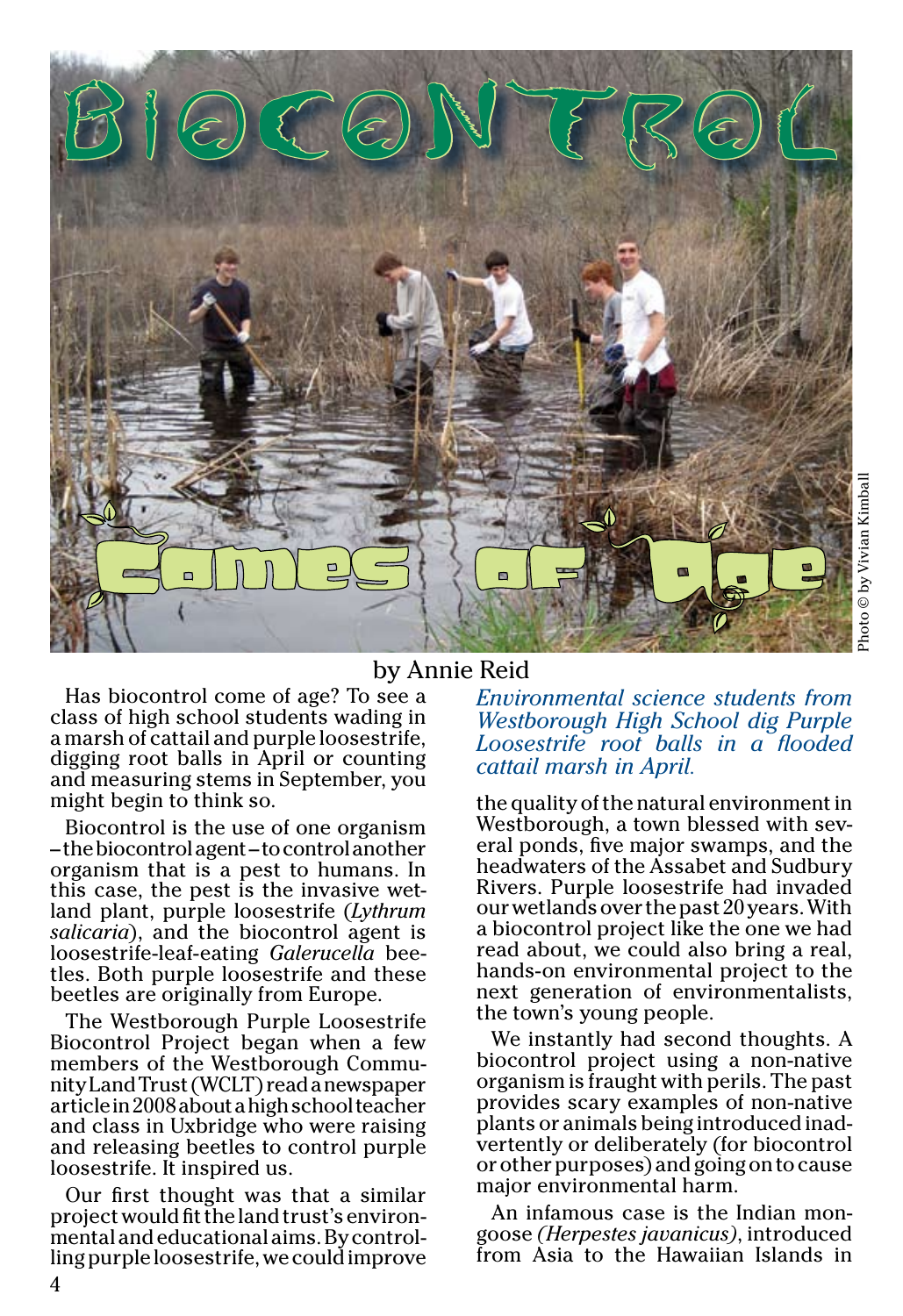the 1880s to control rats on sugar cane plantations. Things did not go as planned because the mongoose hunts during the day while the rats come out primarily at night. It turned out that the mongoose hunted many native Hawaiian groundnesting birds and their eggs. These birds include Hawaii's state bird, the Hawaiian Goose or Nene (*Branta sandvicensis*), which is today a state and federal endan- gered species.

Even purple loosestrife could be considered an example of an introduced species gone wrong. The plant arrived on North American shores in the early 1800s, probably as seeds in the ballast of ships and as an import for people who wanted it in their gardens for medicinal or ornamental uses. It outcompetes native wetland plants here and has become a major invasive species.

A dramatic example that New Englanders are quick to bring up is the gypsy moth (*Lymantria dispar)*. Its caterpillars

defoliate trees in the northeastern U.S. on a large scale during outbreaks. In 1869 E. Leopold Trouvelot, then an art- ist and amateur entomologist (and later an astronomer and faculty member at Harvard), first brought gypsy moth cat- erpillars from Europe to Medford, MA. There he tried to breed them to produce silk, but some escaped into his neighbor- hood and spread from there. By 1889 the Massachusetts State Board of Agri- culture was already trying to eradicate the gypsy moth, but its efforts proved futile. Today, invasive gypsy moths have spread throughout the northeastern U.S. and parts of the midwest, southeast, and eastern Canada.

A less well-known part of the gypsy moth story involves a non-native tachinid fly, *Compsilura concinnata,* which was introduced as early as 1906 to control the gypsy moth. This fly is a parasitoid that injects its larvae into caterpillars of the gypsy moth (and many other



*Purple Loosestrife typically dominates wetlands, forming dense monocultures. Bees love it (inset), but it suppresses many native plants and animals. Scenes similar to this one are common in many areas of Massachusetts. People brought this invasive plant from Europe in the early 1800s for ornamental and medicinal uses, and seeds are also likely to have arrived in ships' ballast.*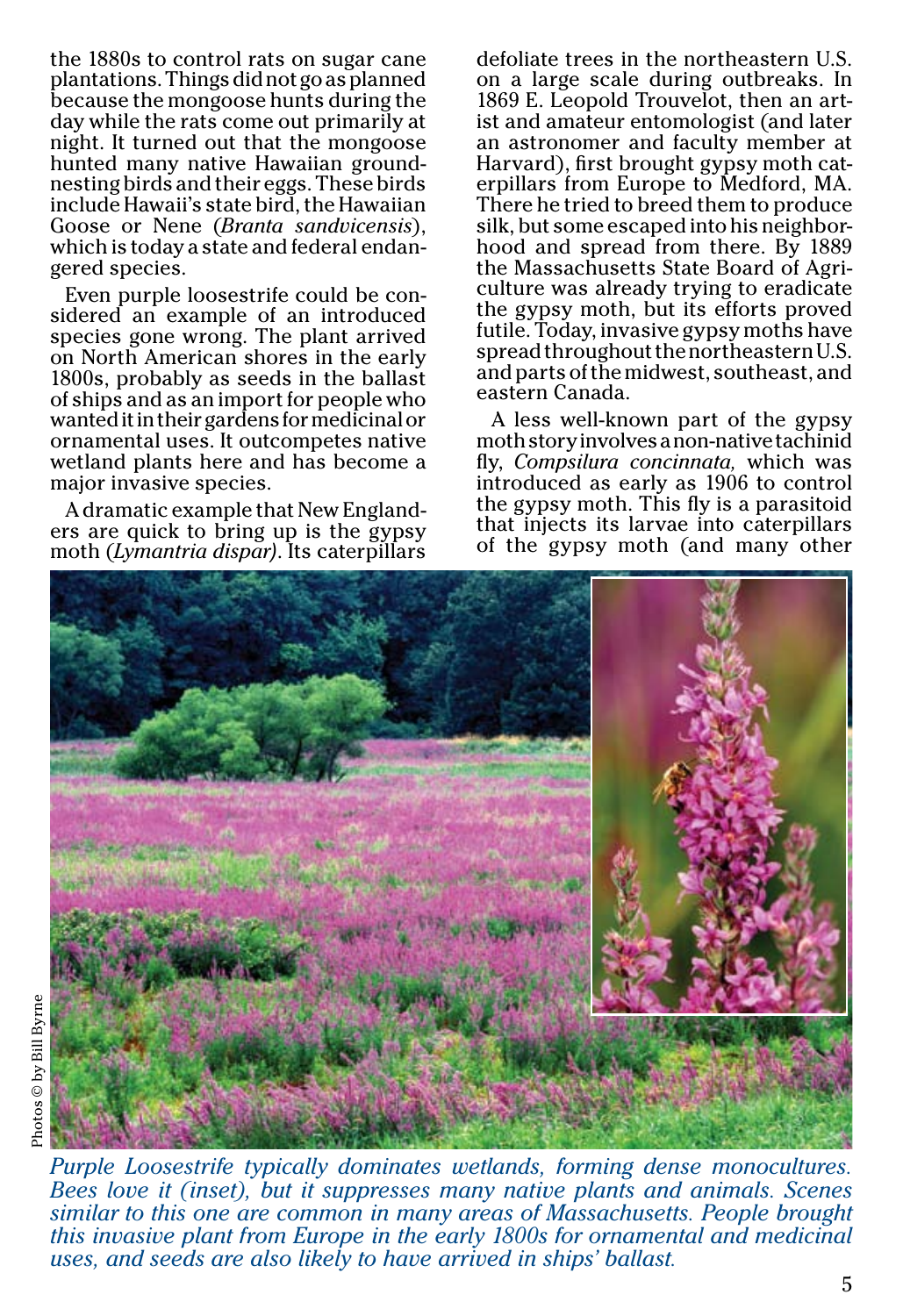insects), where the larvae feed and de- velop, eventually killing the caterpillars. Unfortunately, this *Compsilura* fly has recently been implicated in the decline in the northeastern U.S. of our showy native giant silk moths, such as the cecropia moth (*Hyalophora cecropia*), promethea moth (*Callosamia promethea*), and buck moth (*Hemileuca maia maia*). (These moths are not closely related to the do- mesticated Asian silkmoth, *Bombyx mori*, which humans have bred to produce silk for 4,000 years.)

# **Overcoming Reservations**

The basic concerns about biocontrol are three. Two of them focus on the risks associated with introducing a non-native organism. The problem is often that a non-native organism is, or proves to be, a generalist where food is concerned. In other words, plants other than purple loosestrife might be at risk from a nonnative biocontrol agent.

A generalist diet is much of the problem both with the inadvertently introduced gypsy moth caterpillars and the *Compsilura* fly that was intended to control them. Gypsy moth caterpillars prefer to feed on oaks (*Quercus* species) but also eat many other species, even conifers. The *Compsilura* fly uses gypsy moth caterpillars as hosts for its larvae, but also attacks 200 other North American insects in this way, including the lovely giant silk moths. The danger is that a non-native biocontrol agent for purple loosestrife might feed on more than one species of plant in its new environment. That is, it might not be adequately host-specific.

One precaution would be to use a bio- control agent that is host-specific. We would need one that has been proven to specialize in eating only the purple loosestrife.

The second concern is long-term. Even biocontrol agents that are host-specific might eventually adapt and evolve to attack a broader group of organisms. We would want to know that a host-specific biocontrol agent had been tested with other plants, including those closely related to purple loosestrife, and found safe.

Finally, a third concern that we had to answer, both for ourselves and for others, was: Why resort to biocontrol at all?

Why not use conventional weed control methods against purple loosestrife, such as pulling it up, mowing or chopping it down, or burning it? Or why not use herbicides?

To address these three concerns, we checked into the research that had been done. We learned quite a bit about what makes purple loosestrife so invasive and so hard to control, and about what makes the *Galerucella* beetles suitable as a biocontrol agent for it.

Starting with the third concern, we found out that conventional weed control methods such as pulling, mowing, chopping, and burning are not only expensive and labor intensive, but also don't work. Or rather, they might work only for small, isolated infestations in well-defined areas. Purple loosestrife is a perennial wetland plant that can sprout from pieces of roots or stems. Unless control efforts remove all parts of the plant from the ground, it just comes up again. And of course it also grows from seeds, which it produces in mind-boggling numbers – up to 2-1/2 million seeds per year for a bushy, multi-stemmed plant. Its seeds also last several years in the soil's seed bank.

Because purple loosestrife is a wetland plant, chemical control is also out. Herbicides aren't suitable for use in wetlands or near our water supplies.

Regarding the first and second concerns, we learned that researchers had started screening European insects as possible biocontrols for purple loosestrife in the 1980s. Investigators eventually focused on six insects: two leaf-eating *Galerucella* beetles, a root-mining weevil, a flower-feeding weevil, a seed-feeding weevil, and a gall midge. Finally, after six years of research in the U.S. on the safety and efficacy of the two *Galerucella* beetles, in 1992 the U.S. Department of Agriculture approved their use as a biocontrol for purple loosestrife. The two species, *Galerucella calmariensis* and *Galerucella pusilla*, are closely related and similar-looking. They are typically used together.

These *Galerucella* beetles are tiny, delicate-looking, tan beetles measuring only 3/16 of an inch long. There's no confusing them with the big inch-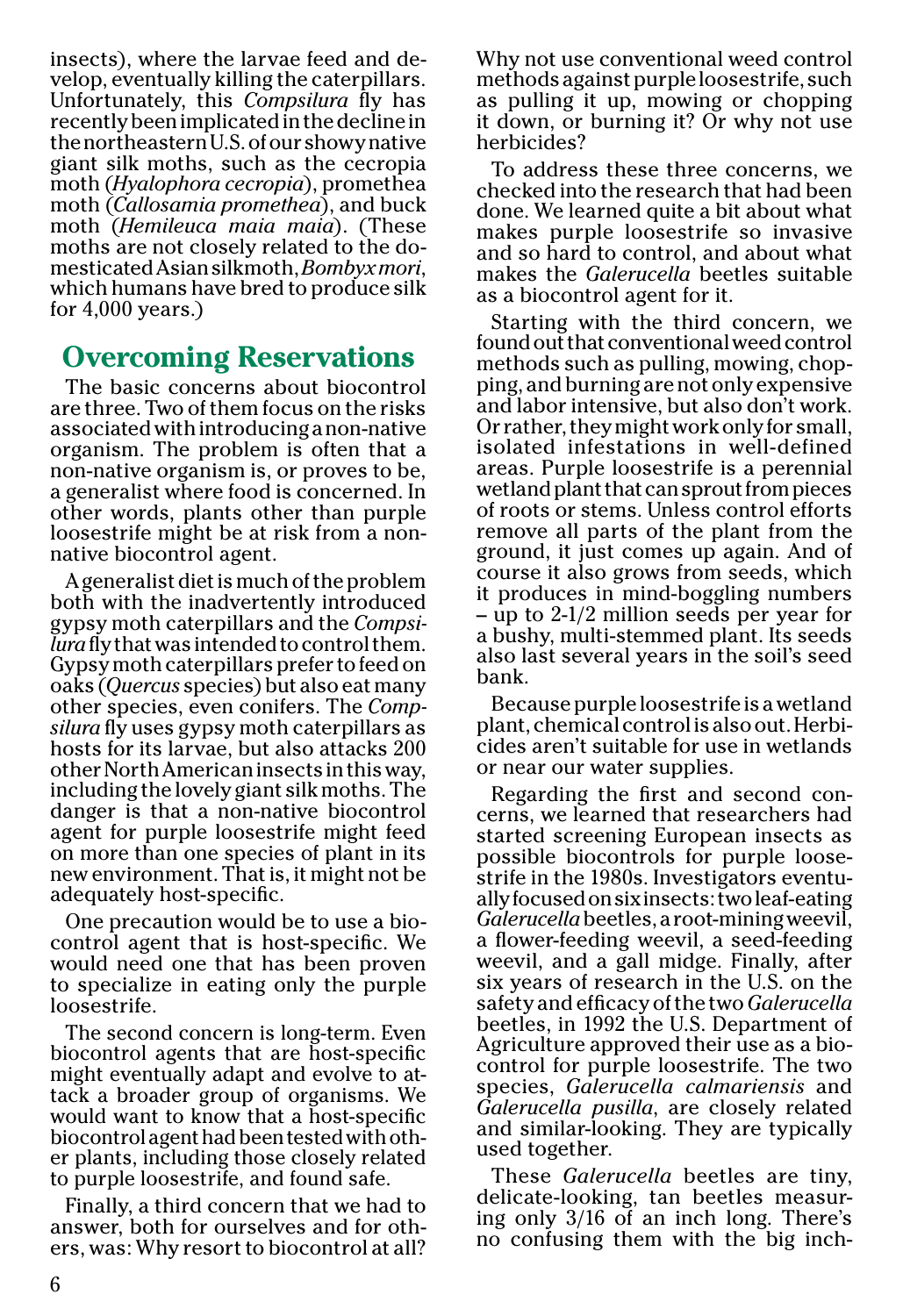

Galerucella *beetles are tiny, delicate-looking, tan beetles measuring only 3/16 of an inch long. They mate and lay eggs on purple loosestrife in the spring after overwintering in the nearby soil.*

long invasive Asian long-horned beetle (*Anoplophora glabripennis*), a generalist that threatens maple, elm, willow, birch, horse chestnut, poplar, ash, and other trees in the Worcester area and in the forests beyond.

The *Galerucella* live about a year and are active in spring and summer when purple loosestrife plants come up and bloom. The beetles overwinter in the soil in fall and winter when the purple loosestrife plants go dormant.

These beetles are very host- specific. They specialize in eating purple loose- strife in more than one life stage. The adult beetles eat purple loosestrife leaves, but it's their immature eating-andgrowing stage – the caterpillar-like larvae – that does the major damage to purple loosestrife while feeding voraciously on new growth in the spring.

Not only do these *Galerucella* eat purple loosestrife, but their whole life cycle also revolves around the plant. Like 85 percent of insects, *Galerucella* beetles go through four life stages: egg, larva or caterpillar, pupa, and adult. First, the

adult beetles lay their eggs on the stems of purple loosestrife in May-June. When the larvae hatch a few weeks later, their food supply is right there, and they eat the leaves and especially the new growth of purple loosestrife – the meristematic tissue.

When the larvae are ready to pupate, they go into the soil near their host plant. After a metamorphosis that's similar to the process of caterpillars becoming butterflies, new adult beetles emerge from the soil in July-August, when purple loosestrife is blooming. At this point, they may fly up to two-thirds of a mile to find purple loosestrife leaves to eat. Then at summer's end, as the purple loosestrife plants die back, the beetles go back into nearby soil to overwinter. Finally, when the beetles emerge again the next spring, they may disperse up to 10 miles to find purple loosestrife. They again eat purple loosestrife leaves and then get on with the business of mating and laying eggs before they die.

How readily might these *Galerucella* switch to new host plants? We learned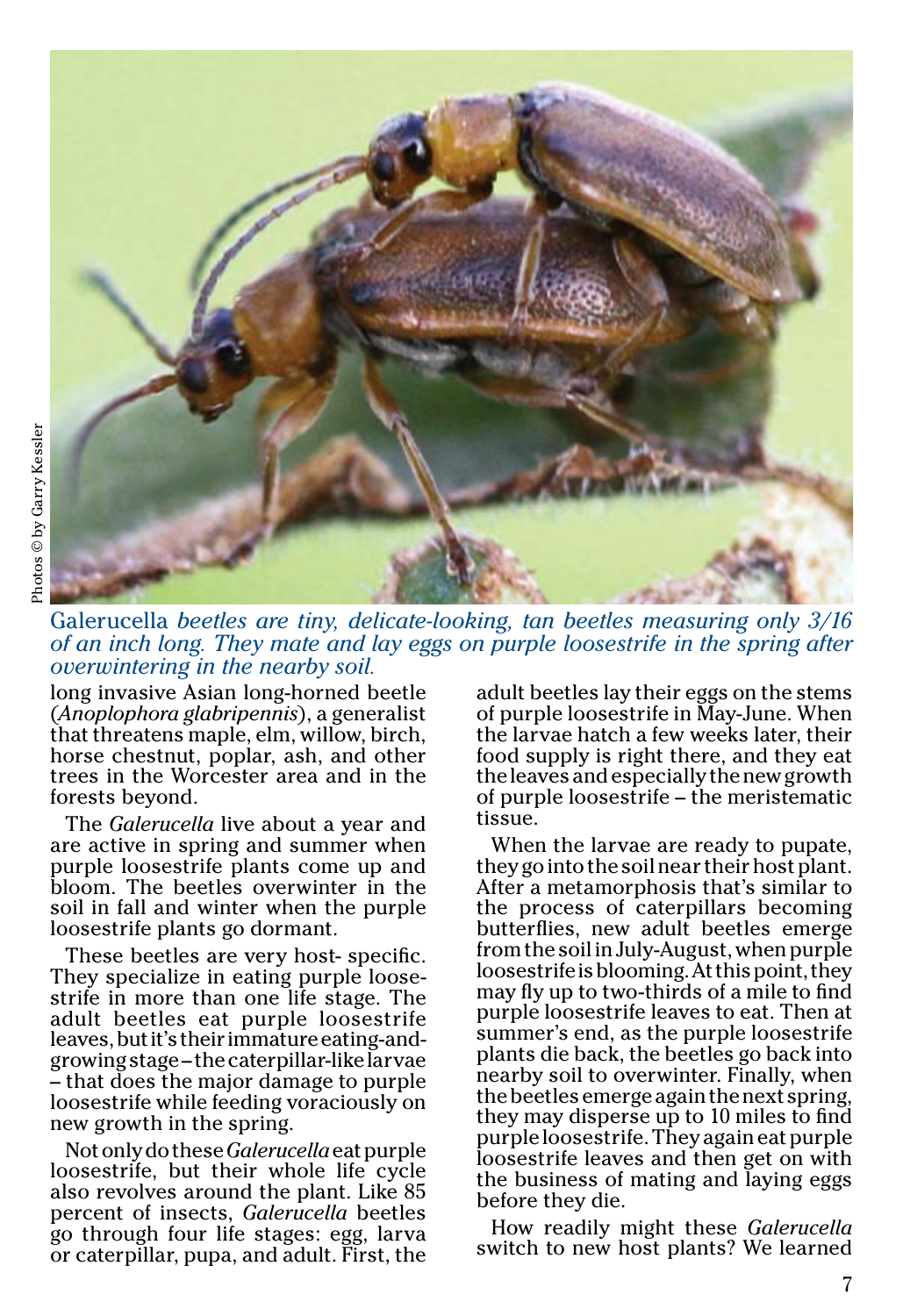![](_page_4_Picture_0.jpeg)

![](_page_4_Picture_1.jpeg)

*Purple Loosestrife flowers produce abundant nectar that attracts bees and wildlife such as this Hummingbird Clearwing Moth, as well as Monarch and Black Swallowtail butterflies. Charles Darwin studied pollination in Purple Loosestrife in England in the mid-1800s.*

that researchers tried raising *Galerucella*  on closely related native plants, including *Decodon verticillatus*, often called swamp loosestrife or water-willow, and *Lythrum alatum*, known as winged loosestrife. They found that the *Galerucella* might sometimes nibble other plants, but the larvae do not grow to maturity or complete their life cycle on them. Basically, the larvae don't survive unless they have a diet of purple loosestrife.

Like many of our friends and fellow townspeople, we wondered what would happen if *Galerucella* beetles worked so well as biocontrol agents that they ate all the purple loosestrife in the local area. On one hand, we learned that the beetles disperse considerable distances to find their specific host plant – up to two-thirds of a mile when the new adults first emerge and up to 10 miles when the overwintering adults re-emerge – so they would likely fly off to new locations.

On the other hand, we also found that we could expect the beetle population to be regulated in a density-dependent manner, varying with the size of its food supply. If the beetles ate most of the purple loosestrife, there would be less food available and the size of future beetle populations would diminish. If the purple loosestrife population started to recover when there were fewer beetles, there would be more food and the beetle population would consume the bounty and increase rapidly.

We realized that *Galerucella* beetles would not eradicate purple loosestrife. The plant is probably here to stay. But we figured we might reasonably expect the *Galerucella* beetles to reduce the size and dominance of purple loosestrife populations. In our minds, this outcome would be satisfactory. In spite of its status as an invasive, purple loosestrife has its fans. For example, in addition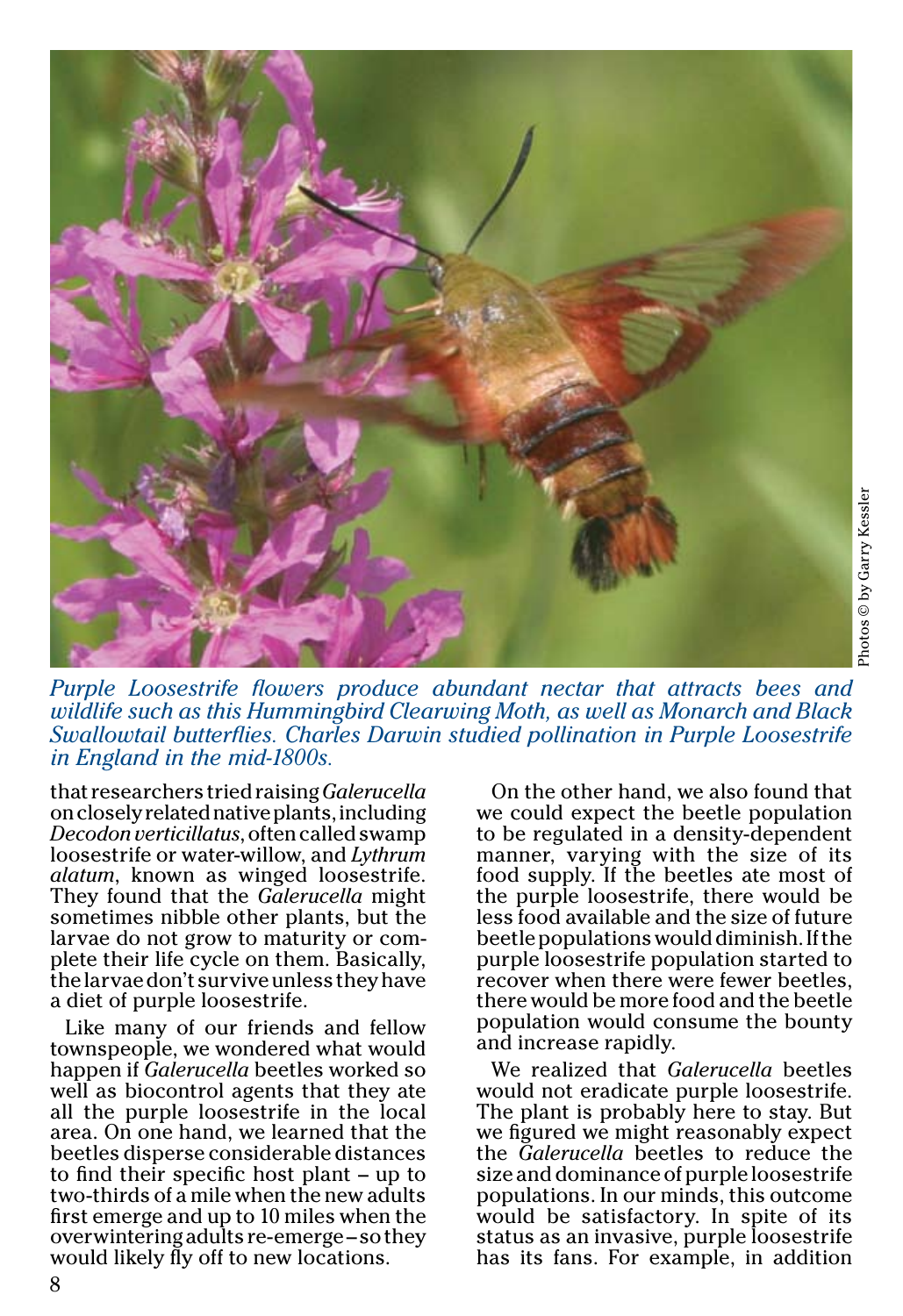to its beauty and traditional medicinal uses, it produces abundant nectar and is valued by beekeepers and farmers who keep bees. It would be fine with us if purple loosestrife were to become one wildflower among many, as it is in its na- tive Europe. We would be glad if it were no longer the "pretty purple plague," as one newspaper article dubbed it.

We were surprised to discover that the *Galerucella* beetles had already been in use in Massachusetts for at least a dozen years. In the mid-1990s the U.S. Fish and Wildlife Service started releasing them in two national wildlife refuges in eastern Massachusetts, Great Meadows and Parker River. Starting in 2000, the Massachusetts Wetland Restoration Program (WRP) began using them, and Mass Audubon and the Mass Department of Conservation and Recreation (DCR) started doing so in 2006. By 2008, the beetles had already been released in at least 43 sites in eastern Massachusetts. In our area of central Massachusetts, not only had the high school class in Uxbridge released *Galerucella*, but the conservation commission in neighboring Grafton had also done so.

We knew that the beetles were already out of the bottle, so to speak. It was clear that they would follow the loosestrife and eventually spread to Westborough. This knowledge made it easier for us to

![](_page_5_Picture_3.jpeg)

decide to hurry the process along by undertaking our own purple loosestrife biocontrol project.

### **Starting the Project**

Our first step was to get various approv- als and permissions. We discussed plans for the project with the Westborough Conservation Commission and sought permission from the landowners of the properties where we wanted to release the beetles. We obtained permission from Mass DCR, which controls the shoreline of Mill Pond, a SUASCO flood control reservoir built in 1968-70 at the south end of town and now lined with purple loosestrife. The Mass Division of Fish and Wildlife (DFW) gave us permission to release beetles at its Westboro Management Area in the north end of town. This area included a cattail marsh that purple loosestrife was taking over – a classic example of the struggle between a native wetland plant and invasive purple loosestrife. One of the town's conservation commissioners also offered the farm pond on his property as a release site.

These approvals and permissions en- tailed getting others. We needed approval from the Mass Historical Commission to make sure we would not be digging root balls at any historically important locations. Just to be on the safe side, we checked with the Mass Natural Heritage and Endangered Species Program (NHESP) and found them to be very encouraging. They had already used *Galerucella* beetles in various locations to prevent purple loosestrife from overwhelming endangered wetland species.

We sorely needed practical advice and guidance regarding the "how to" aspects of the project. The Mass Wetlands Resto- ration Project was already winding down in 2009, but pointed us to their guidelines and protocols for purple loosestrife

*Five years before this photo was taken, this marsh in the DFW Westboro Management Area was dominated by native cattails. Now it is mostly purple loosestrife. Initial monitoring data collected by Westborough High School students showed that purple loosestrife stems outnumbered cattail stems by 5 to 1.*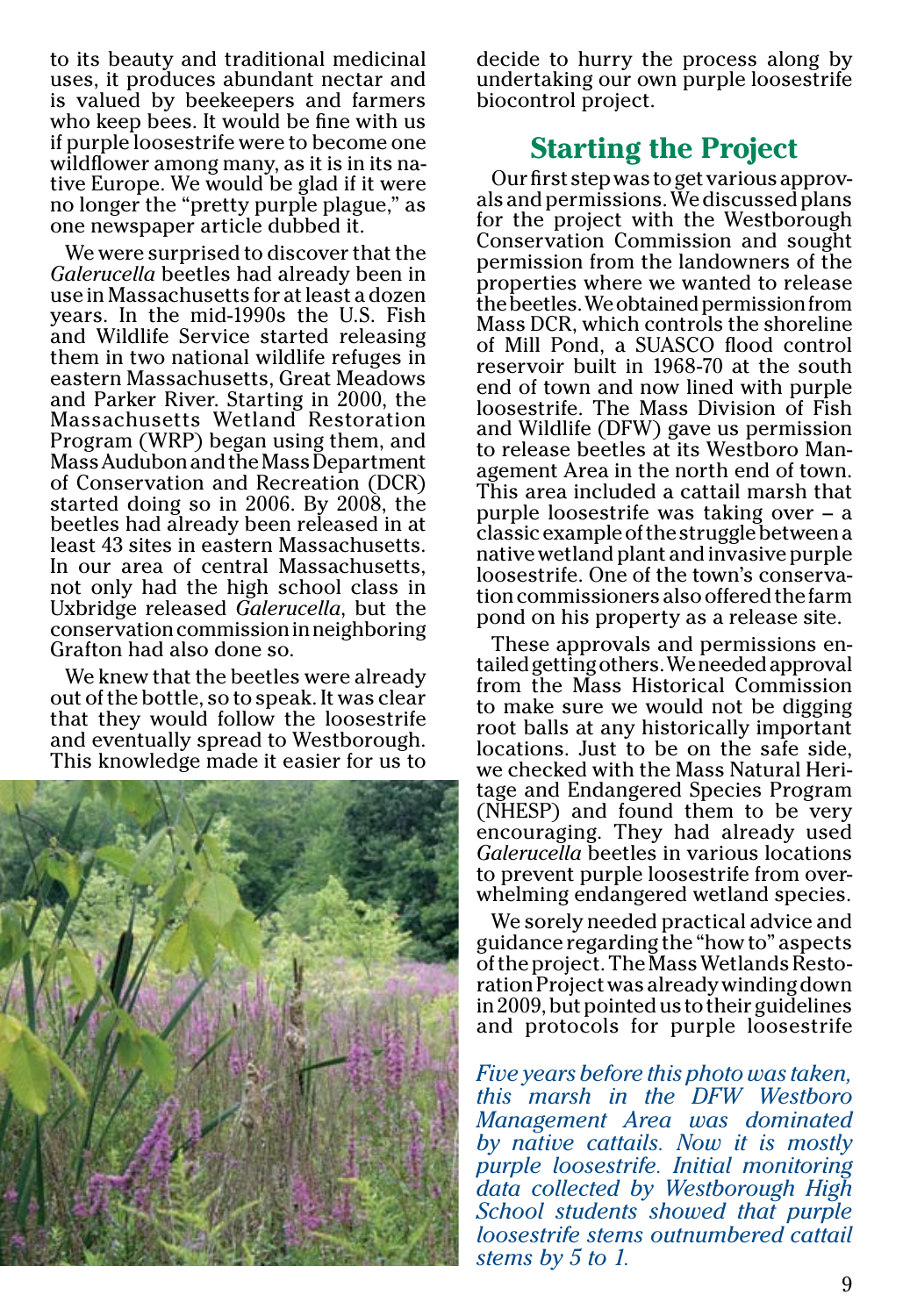![](_page_6_Picture_0.jpeg)

10 *The Purple Loosestrife biocontrol project is low tech and inexpensive. Each spring, Westborough High School students raise a new generation of* Galerucella *beetles in simulated wetlands created by placing potted Purple Loosestrife plants in plastic wading pools half-filled with water. Net prevents the beetles from escaping.*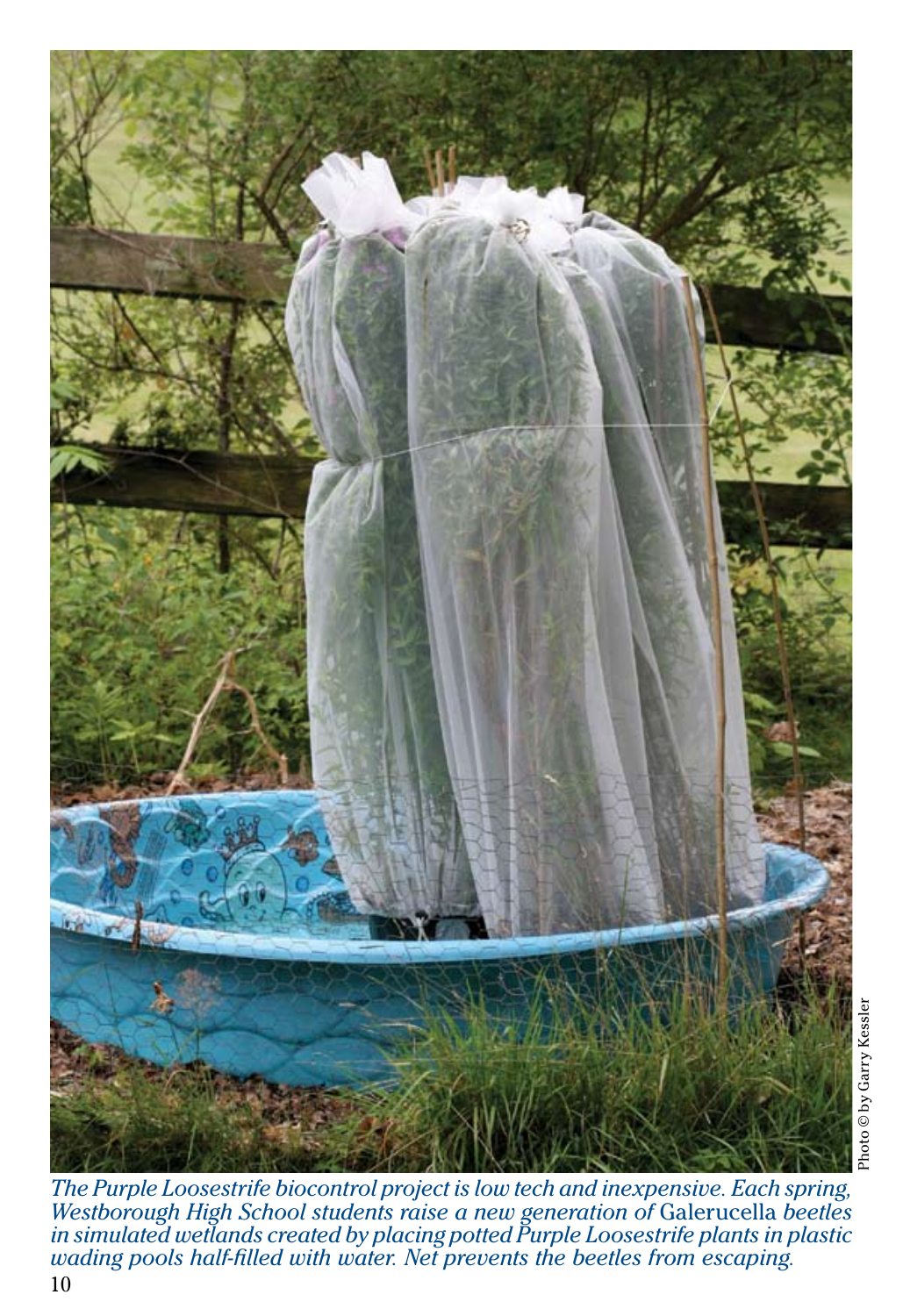biocontrol. They recommended that we contact the regional watershed organiza- tions with whom they had worked. They also assured us that we would be able to order "starter beetles" under their Mas- sachusetts license.

We ended up working with the Neponset River Watershed Association (NepRWA), based in Canton, which was running its own large-scale biocontrol project with 50 volunteer "beetle ranchers" from the community. NepRWA kindly invited us to their training sessions and included our small order for starter beetles with their own much larger one (from the New Jersey Department of Agriculture). In return, we helped with some related tasks, such as dividing up shipments of thousands of chilled *Galerucella* beetles and placing them into hundreds of plastic cups containing 15-20 each. We also got good practical advice from a middle school teacher in Sudbury who had been raising and releasing *Galerucella* beetles with seventh-graders.

Back in Westborough, we were excited to find enthusiastic partners at Westborough High School (WHS). Ms. Anita Lotti, a chemistry teacher who also taught environmental science and advised the environmental club, was interested. The chairman of the science department was very supportive. As luck would have it, the high school had a small greenhouse on the third floor that was not in use.

Eventually, in the second year of the project, we also welcomed participation by a Girl Scout who raised beetles out-of-doors and supplied 30 percent of the beetles released that year as part of her Gold project (the equivalent of a Boy Scout Eagle project).

## **Combatting Purple Loosestrife**

In 2011 we are in the third year of a planned 5-year biocontrol project. Each spring, Westborough High School students raise a new generation of *Galerucella* beetles. Westborough Community Land Trust volunteers release these beetles in wetlands during the summer when school is out. To monitor progress, students and land trust volunteers collect field data each spring and fall, using the same standard forms and protocols as

do other purple loosestrife biocontrol projects throughout the state.

The project is low-tech and inexpen- sive. So far it has cost us less than \$500 a year. The closely entwined life cycles of purple loosestrife and the *Galerucella* beetles determine the timing of various activities.

Every April, the students create a simulated wetland in the greenhouse by digging up purple loosestrife root balls, planting them in pots, and then setting the pots in plastic wading pools half-filled with water. After the plants have grown for about a month, students introduce starter beetles onto each plant and cover the plants with sleeve cages of netting to keep the beetles from escaping. These beetles eat some loosestrife, mate, lay eggs, and die. Larvae hatch, eat, grow, and pupate to yield a new, much larger generation of beetles. The new beetles begin to come out of the soil in midsummer, when purple loosestrife is typically in bloom. Land trust volunteers transport the potted plants to our release sites, remove the netting, and leave the pots in place for several weeks as beetles continue to emerge.

As expected, the greatest damage to purple loosestrife takes place each spring. In the wild, the new beetles overwinter in the soil and crawl back out in May to eat, reproduce, and die. Their larval offspring – yet another, even larger generation – destroy growing plant tissue as they eat their way to maturity.

Every spring and fall, WHS students<br>and WCLT volunteers collect monitoring data for the project. We have set up square-meter quadrat frames at our release sites and use protocols and reporting forms (originally designed at Cornell University) from the Wetlands Restoration Project. Spring monitoring involves looking for *Galerucella* beetles, eggs, and larvae within the quadrats. Fall monitoring focuses on counting and measuring stems and inflorescences of purple loosestrife, cattail, and other plant species. Comparisons over five years should give us a formal view of the effects of the project.

Informally, we've seen some interesting progress so far. In spring 2010, the year following our first release, we noticed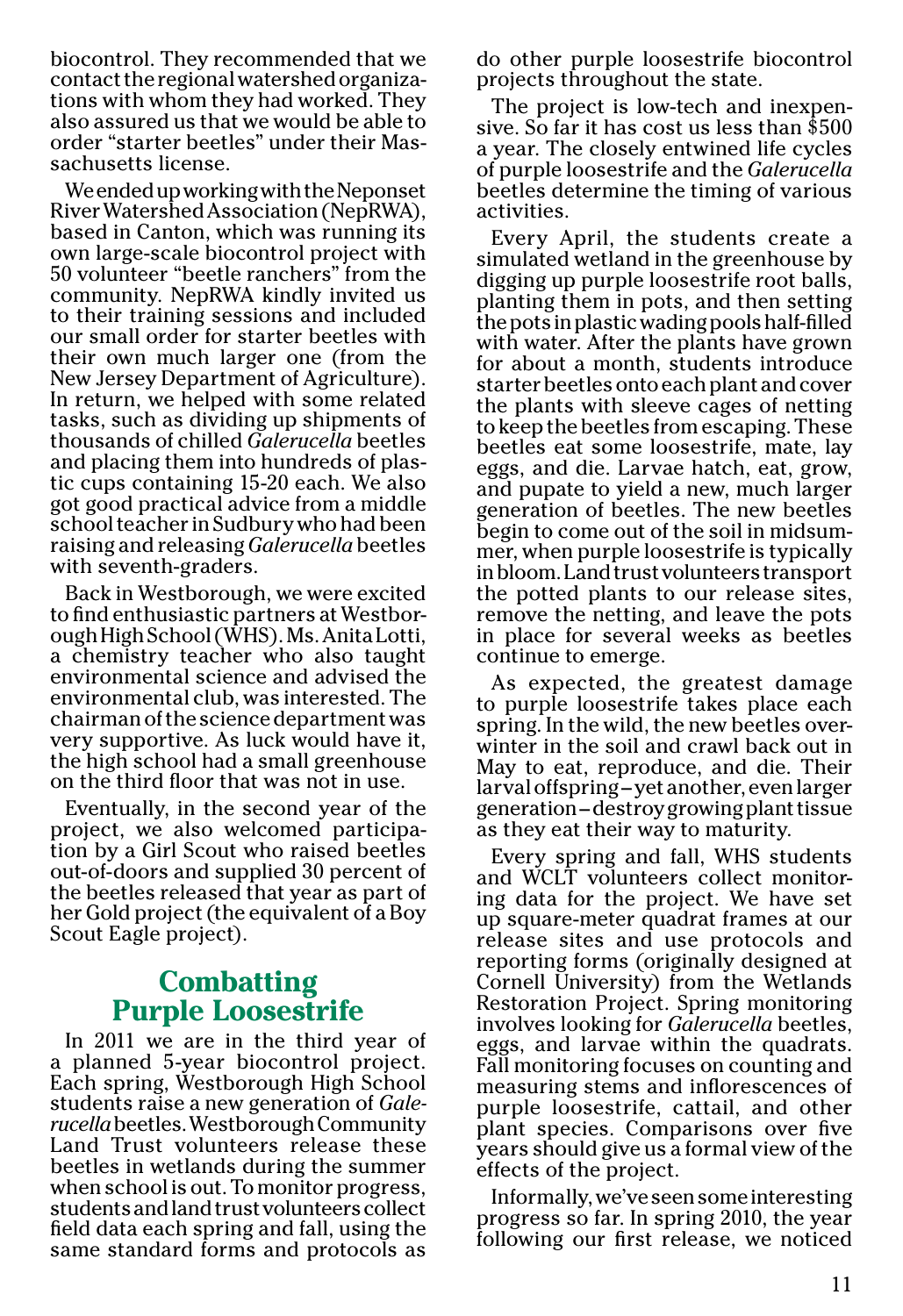*Galerucella* beetles eating and mating on purple loosestrife at many locations around town. We were excited to see that beetles had indeed overwintered and were busy reproducing in the wild. By late summer, the purple loosestrife on part of the Mill Pond shoreline, downwind from our release site, was visibly damaged. The plants were brown and stunted. We've noted the same effects in spring 2011. It's possible that the beetles we saw came from out of town as well as from our releases. But one way or another, biocontrol of purple loosestrife is underway in Westborough.

We are pleased to have received local funding for our biocontrol project, including a Staples Education Grant and a Westborough Civic Club grant. Ms. Lotti also obtained a grant from the Westborough Education Fund, which enabled her to outfit the students with hip waders and purchase other supplies for her class. We are grateful for donations of gently used wading pools and 3-gallon plant pots from families, individuals, Bigelow Nurseries of Northborough, and members of the Westborough Garden Club.

What do our student partners at WHS get out of the project, besides muddy feet? Their teacher, Ms. Lotti, sums it up best:

"The project gives students a unique hands-on way to apply concepts they have learned in class – biodiversity, ecology, and invasive species – to real life. They also gain real experience in collecting and analyzing field study data. And they develop a sense of what it might be like to work as an environmental scientist. The project is also part of their service learning – they're learning to take care

![](_page_8_Picture_5.jpeg)

*The greatest damage to Purple Loosestrife plants comes when the caterpillarlike* Galerucella *larvae feed voraciously on growing plant tissue in the spring. The larvae are gold-colored and about ¼ inch long by the time they are ready to pupate in the soil and transform into adult beetles.*